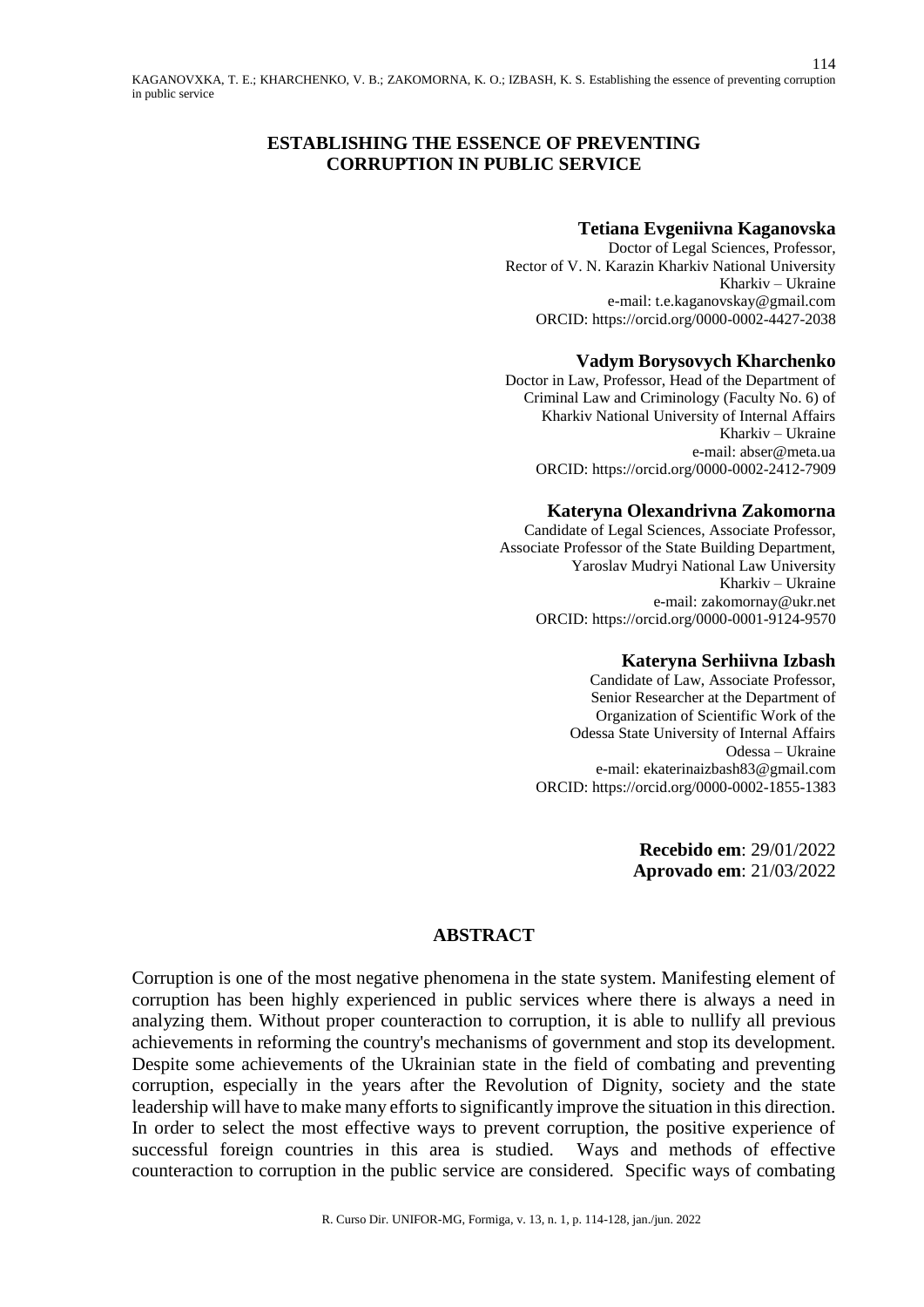corruption at each level of government are analyzed and compared. Peculiarities of counteracting corruption both in state authorities and in local self-government bodies are established. Emphasis is placed that without a proper improvement of the quality of public service in the state, in particular a significant improvement in combating and preventing corruption, it will be difficult or impossible to achieve a proper standard of living (well-being) in the state and society. It is established that the solution of the problematic issues outlined in this article depends on many environmental factors, first of all, such as the stability of the political regime in the state, an effective judicial system and the effective operation of law enforcement agencies.

**Keywords**: prevention of corruption; public service; corruption manifestations.

# **ESTABELECENDO A ESSÊNCIA DA PREVENÇÃO DA CORRUPÇÃO NO SERVIÇO PÚBLICO**

### **RESUMO**

A corrupção é um dos fenômenos mais negativos no sistema estatal. Elemento manifestante de corrupção tem sido muito vivenciado nos serviços públicos onde há sempre a necessidade de analisá-los. Sem a devida luta contra a corrupção, é capaz de anular todas as conquistas anteriores na reforma dos mecanismos de governo do país e impedir seu desenvolvimento. Apesar de algumas conquistas do estado ucraniano no campo do combate e prevenção da corrupção, especialmente nos anos posteriores à Revolução da Dignidade, a sociedade e a liderança do estado terão que fazer muitos esforços para melhorar significativamente a situação nesse sentido. Para selecionar as formas mais eficazes de prevenir a corrupção, é estudada a experiência positiva de países estrangeiros bem-sucedidos nessa área. São consideradas formas e métodos de combate efetivo à corrupção no serviço público. Formas específicas de combate à corrupção em cada nível de governo são analisadas e comparadas. São estabelecidas peculiaridades de combate à corrupção tanto nas autoridades estatais quanto nos órgãos de governo autônomo local. Ressalta-se que, sem uma adequada melhoria da qualidade do serviço público no estado, em particular uma melhoria significativa no combate e prevenção da corrupção, será difícil ou impossível alcançar um nível de vida adequado (bem-estar) no estado e sociedade. Fica estabelecido que a solução das questões problemáticas delineadas neste artigo depende de muitos fatores ambientais, em primeiro lugar, como a estabilidade do regime político no estado, um sistema judiciário eficaz e o funcionamento eficaz dos órgãos de aplicação da lei.

**Palavras-chave**: prevenção da corrupção; serviço público; manifestações de corrupção.

# **1 INTRODUCTION**

The relationships between the processes of depoliticization and public ethics in liquid modernity are characterized by little lasting, malleable and changing dynamic environment for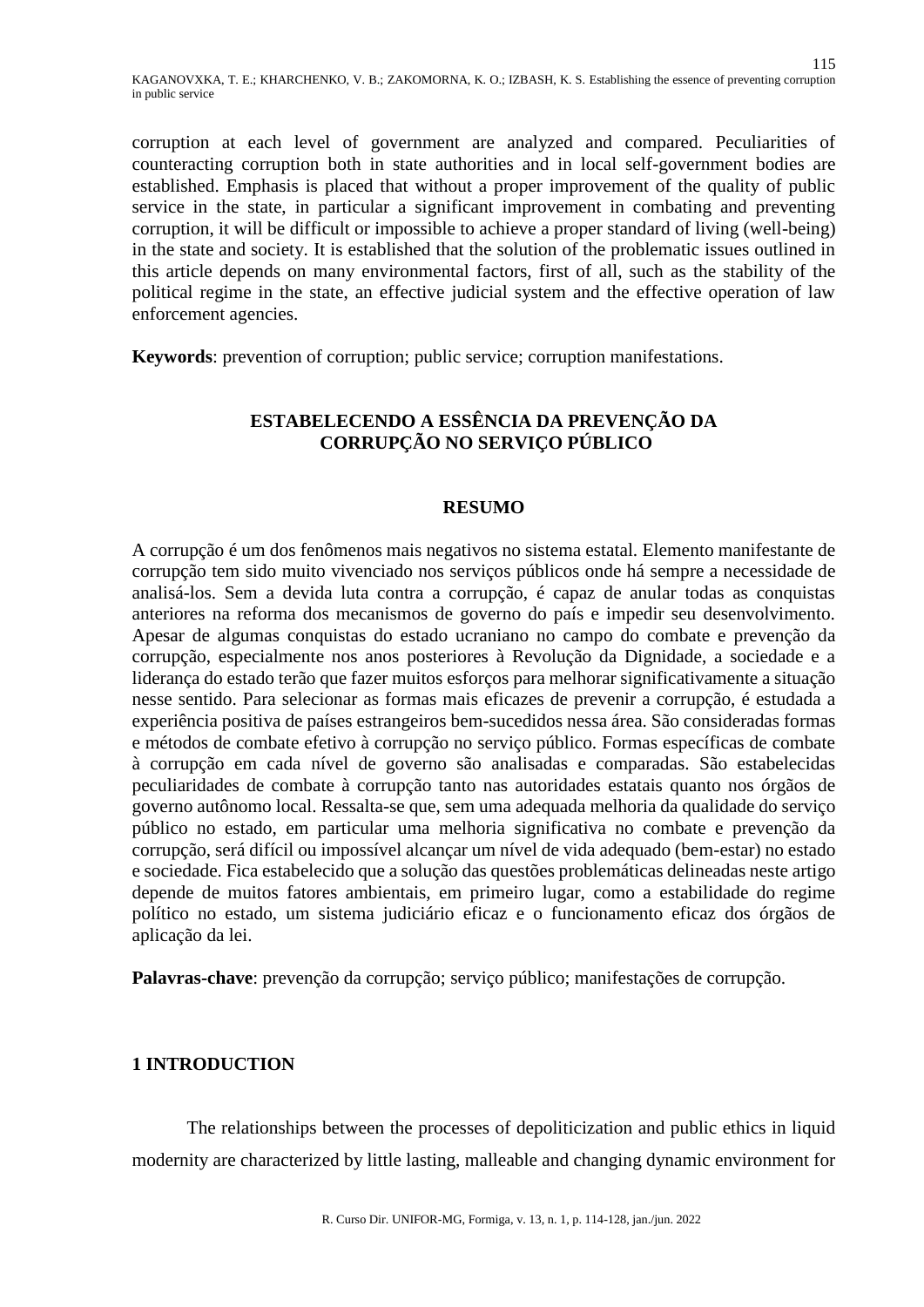citizen participation in political institutions and the setting of the popular will, favoring conservatism and phenomena appropriation of the State by private interests such as corporatism, political patronage, corruption and criminal appropriation of the State. These phenomena hinder the possibility of collective thought and the search for feasible future projects (RODRÍGUEZ CASALLAS; ARANGO MORALES, 2017). Corruption as a phenomenon is one of the most common problems of the modern world, which negatively affects the normal development of the state. Corruption is not just a crime. This phenomenon undermines public confidence in state institutions, distorts competition, increases public spending and threatens democracy. It is the reason that any country, which has chosen the path of democracy, seeks to eradicate corruption in all areas of the state administration's functioning and society in the whole (MAKARENKO, 2020). Unfortunately, the issue of the existence and widespread of corruption in Ukraine has been already recognized as traditional. The research environment believes that the reason for that is the historical features of the state's system that previously existed in Ukraine, as well as the specific period of Ukraine's formation since 1991. After all, Ukraine was under the rule of authoritarian regimes both during the rule of the Russian Empire and during the 70-year rule of the Soviet Union. The main features of such regimes were that they focused on the unquestionable provision of power to the ruling elite, as well as on the priority of the regime's interests over the rights, freedoms and legitimate interests of citizens. Accordingly, it is argued that the closed and undemocratic nature of decision-making in such regimes has greatly contributed to the flourishing of corruption and other negative phenomena. After gaining independence, the state and political leadership of Ukraine almost immediately declared the fight against corruption in society and within the state administration. However, those slogans and calls for reform and improvement have not been backed up by any real action to implement these slogans for a long time. Real steps to prevent and combat corruption in the public service have been taken in Ukraine only during the last few years.

Further development of Ukraine as an European country in difficult conditions and in a historically short period of time, taking into account the experience of the countries of United Europe, constitutional changes of the mechanism of functioning of local authorities requires to solve an important task to the country's future – to create a system of territorial organization of power, which would meet the modern challenges of development, operated on behalf of and under the control of citizens and would be able to implement a modern integration concept «From European States to Europe of the regions». This transformation of the system of institutions of Ukraine requires the creation of effective anti-corruption mechanisms that can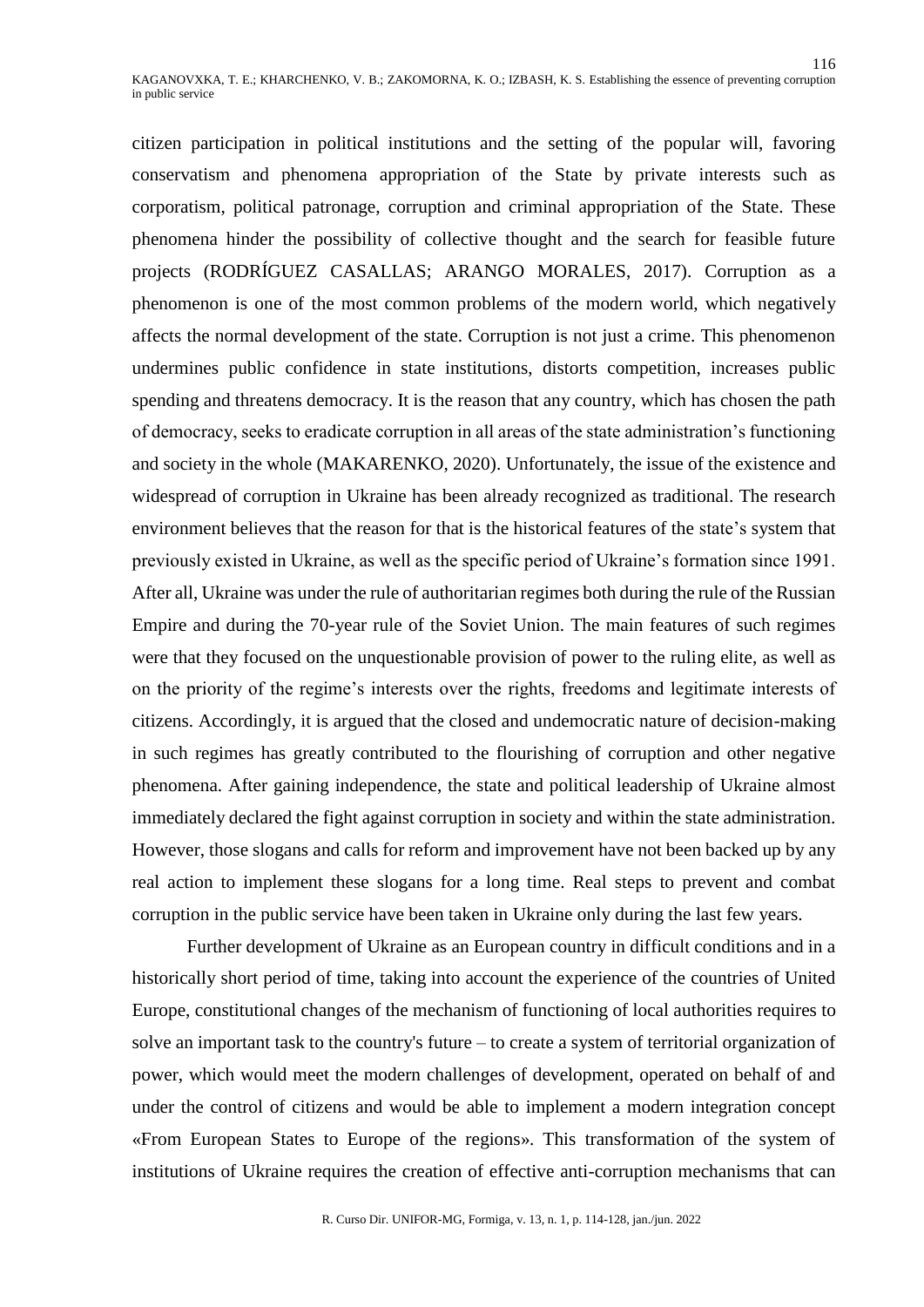ensure the implementation of the principles of integrity, openness, transparency and social justice in public administration (NOVAK, 2016). According to S. O. Shatrava (2017), the relevance of the research on the prevention of corruption is in the plane of many factors: economic (economic crisis and low living standards); legal (imperfect and in some cases unformed legal framework in regard to the prevention of corruption; lack of clear normatively established procedural regulations for officials' activities providing an opportunity for abuse); social (spread of domestic corruption and lack of punishment for the latter); ideological (lack of long-term vision on combating corruption risks and giving preference to situational solutions of issues in this area; unwillingness to change; lack of response and punishment of those who committed corruption offenses or corruption-related offenses); managerial (presence of discretionary powers or too broad administrative and permitting powers for decision-making at own discretion; lack of effective mechanism for monitoring such decisions, professional deformation of some managers, which is manifested in the commission or leniency of corruption, breaches of professional ethics).

Therefore, taking into account the above, it should be noted that the purpose of this article is to establish the content and specific features for the prevention of corruption in the public service. In accordance with the set purpose, the objectives of the research are: to establish the current situation in the field of corruption prevention both in Ukraine and in the world; to provide characteristics of the main terms used in clarifying the essence of preventing corruption in the public service; to accomplish historical and legal analysis of the development and formation of the system for preventing corruption in the public service; to establish the legal principles for preventing corruption in the public service; generalization of international experience on combating corruption.

# **2 METHODOLOGY**

The authors of the article have used bibliographic method, which assisted to get information from leading contemporary researchers about the current situation in the field of preventing corruption in Ukraine and around the world.

*Empirical and empirical-theoretical methods* have been used to characterize the main terms used in the article, in particular, such as: prevention of corruption, public service, corruption manifestations, state system, international cooperation, legal support, etc.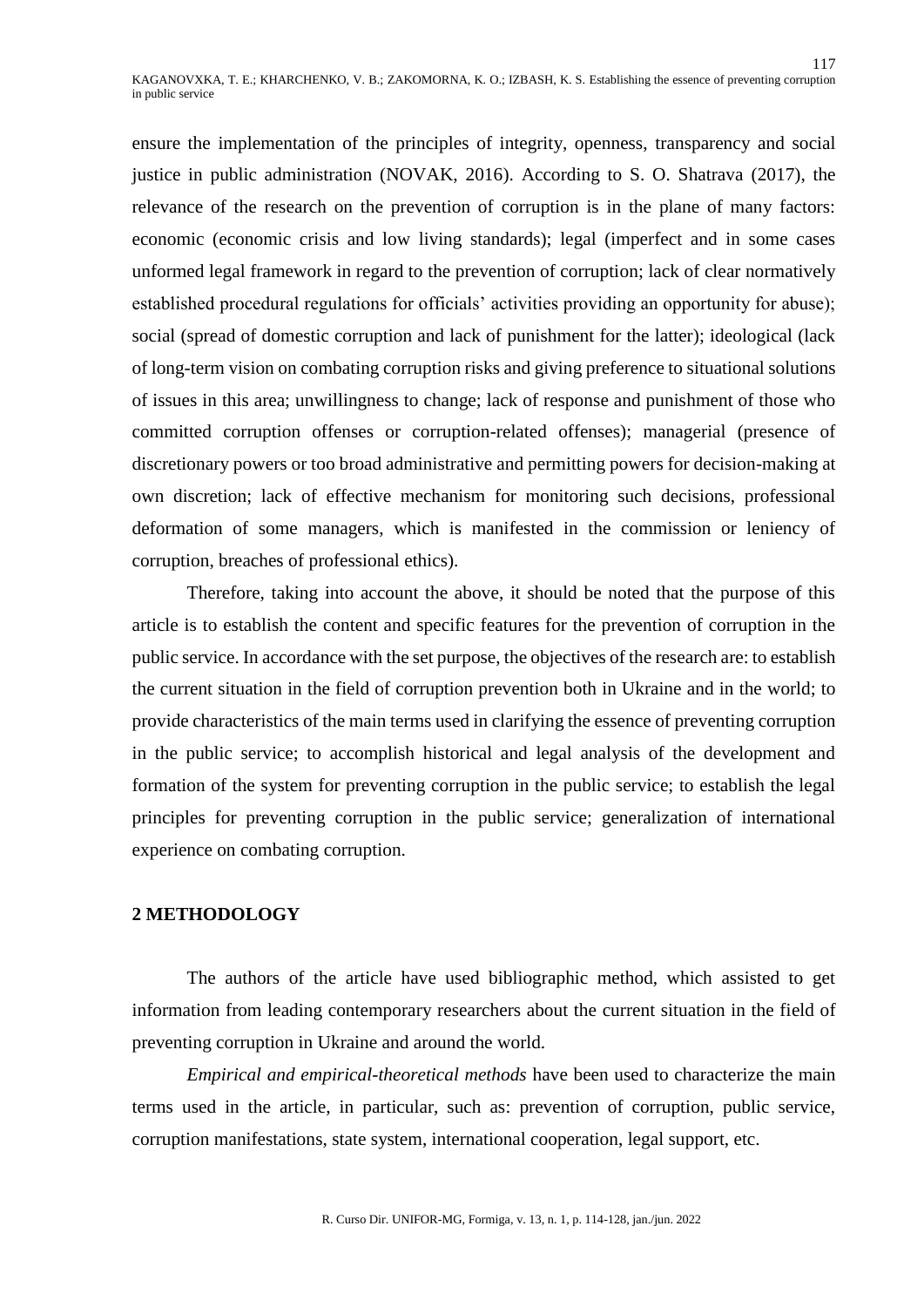*Historical and legal method* has been used to carry out historical and legal analysis of the development and formation of the system for preventing corruption in the public service.

*Comparative and legal method* has been used while characterizing the legal principles for the prevention of corruption in the public service, as well as in the generalization of international experience in combating corruption.

All these methods used are greatly essential when dealing with matters of corruption, but the main prerogative here is in trying to examine by looking at what really to be done in combating these deadly pandemics plaguing the public service. There is the need for this cankerworm of corruptive practices to be eradicated. One thing is for sure that all these methods establishing are really credible, but ensuring the effective combatting has always been a great problem.

# **3 LITERATURE REVIEW**

Problematic aspects of the functioning of the entities that prevent and combat corruption in Ukraine have repeatedly been the subject matter of scientific research. Thus, S. O. Shatrava defended his dissertation on "Administrative and legal principles of preventing corruption within the National Police of Ukraine" in 2017. The scholar focused on the internal aspect of preventing corruption in the police. The police has been studied only as an entity that prevents corruption, but the aspects of its activities on combating this negative phenomenon almost have not been studied.

D. F. Rodríguez Casallas and X. A. Morales (2017) have noted the fact that there are currently various movements that call for interference in government activities, but they are far from political institutions. They put pressure on institutions, but do not participate through formal mechanisms, because they consider political practice as corrupt, creating an environment of depoliticization with special characteristics of modernity.

J. A. Rebolledo Vargas (2018) shows how political and judicial corruption — through its questioned decisions — caused the Embera Katío community to be "expelled" from their ancestral territories and relocated in the urban area of the municipality, where they could not carry out their agricultural, educational, religious, fishing and navigation, etc. activities.

V. I. Teremetskyi and V. А. Demianchuk (2018) has analyzed organizational structure of specialized anti-corruption institutions, legislation of these countries and methods of implementation of anti-corruption policy. Authors prove that Ukraine while formulating and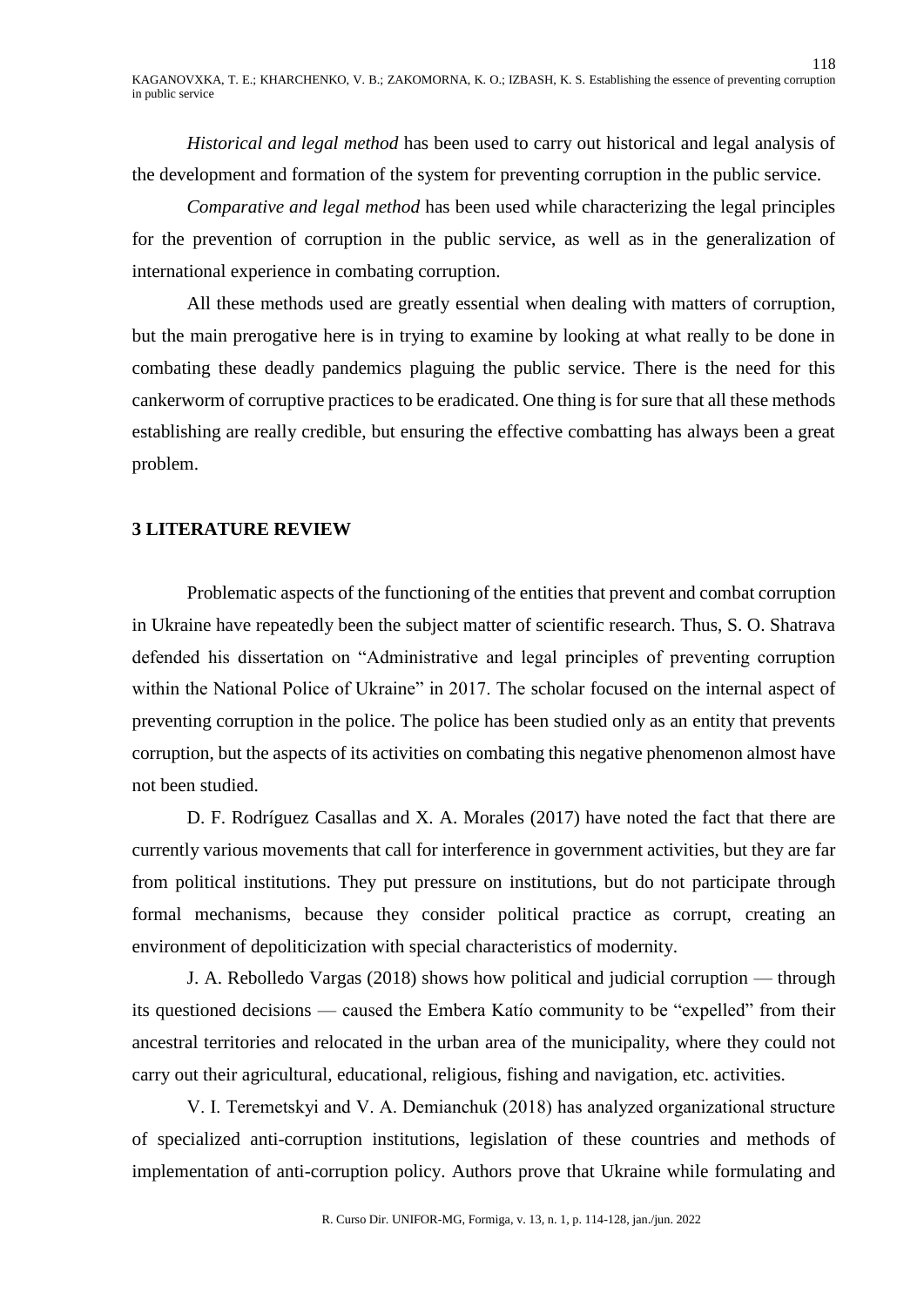implementing anti-corruption policy, should focus on: the harmonious combination of coercive and incentive measures; introduction of inter-institutional models for the detection, prevention and combating corruption; balancing state and public interests in the implementation of anticorruption measures; raising the legal culture and citizens' legal awareness through anticorruption propaganda and reforming education; creation of the conditions for impossibility of legalization of incomes obtained through the commission of corruption offenses; systematic nature in reforming state power and minimization of direct contacts between citizens and state officials.

I. O. Klochko (2018) has considered of the prosecutor's office of Ukraine in the system of other subjects of combating corruption has been considered; the system of subjects of counteracting corruption has been defined; the study of the peculiarities of the functional and organizational standing of the prosecutor's offices in the system of other subjects of combating corruption has been conducted.

M. S. Tkachenko (2019) defined and characterized certain directions of improvement of administrative legislation regulating interaction of the National Anti-Corruption Bureau of Ukraine with other law enforcement agencies. It is found out that administrative legislation regulating the interaction of the National Anti-Corruption Bureau of Ukraine with other law enforcement agencies is the system of normative and legal acts of administrative branch regulating the procedure, sequence, format and other administrative features of the interaction of NABU with law enforcement agencies.

V. B. Pchelin (2019) has studied the legal status of the agencies of the National Police of Ukraine as a subject of prevention and counteraction to corruption. On the basis of the analysis of the current Ukrainian legislation, as well as professional scientific sources, it has been established that the status of such a subject is defined either as "the subject of preventing corruption" or as "the subject of counteracting to corruption", which does not quite accurately reflect the essence of the activities of the police in this direction. The author has carried out a comparison of legislation defining the legal principles for anti-corruption activities in general, as well as the principles of the police activity of Ukraine as a subject of prevention and counteraction to corruption in particular. The expediency of using a single legal structure "the subject of prevention and counteraction to corruption" has been substantiated. Due to the analysis of procedural legislation, the author has established the types of corrupt and corruptionrelated offenses, which should be addressed by the agencies of the National Police as a subject of prevention and counteraction to corruption. The author has determined some shortcomings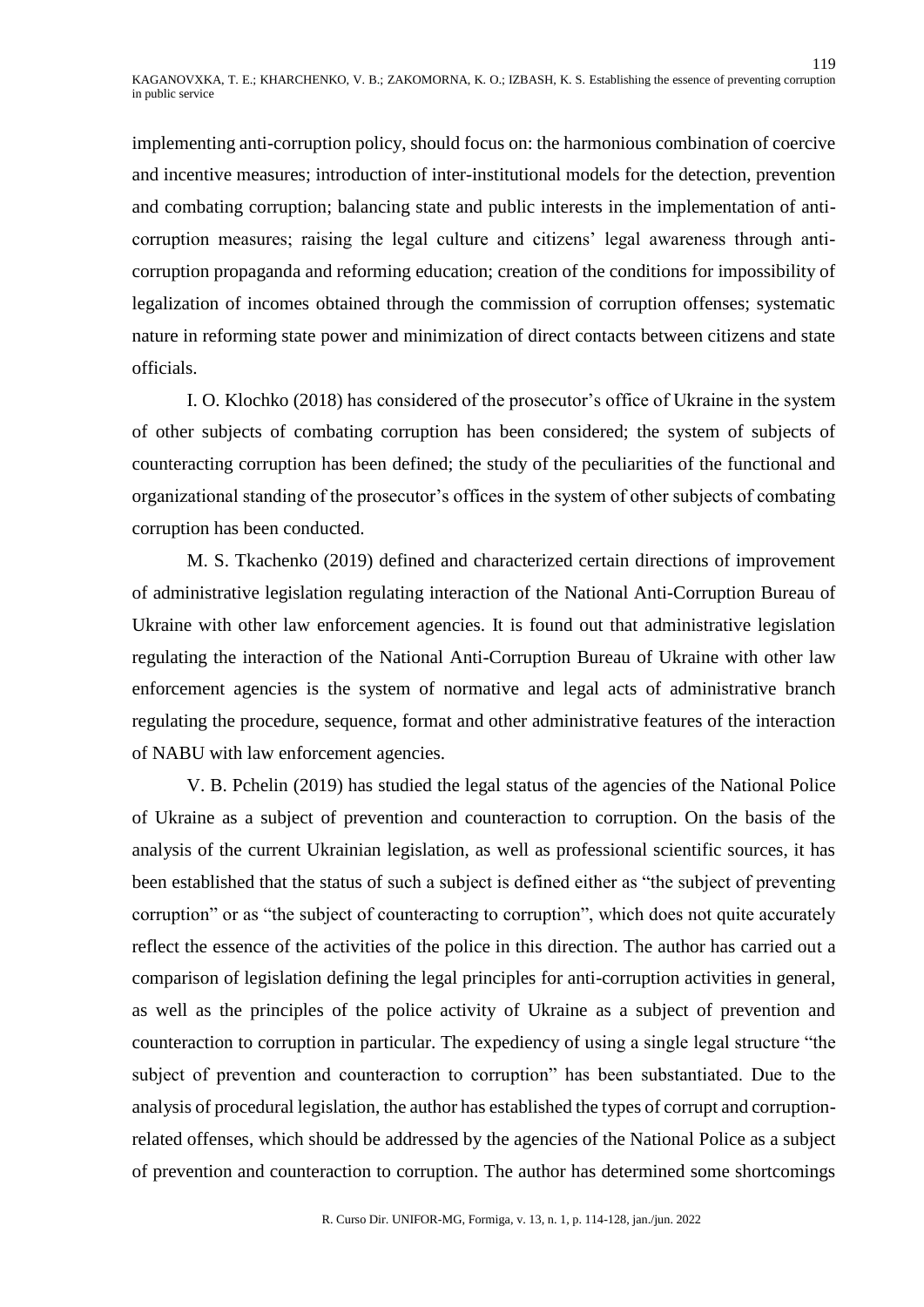of the legal regulation of the legal status of the National Police agencies as a subject of prevention and counteraction to corruption. The ways of solving such shortcomings have been offered.

R. L. Stepaniuk, V. V. Kikinchuk and M. H. Shcherbakovskyi (2021) have analyzed the scientific literature, criminal and criminal procedural legislation of Ukraine regulating public relations related to the detection, investigation and litigation of causes related to obtaining illegal benefits by officials, case-law of the European Court of Human Rights. The need for conducting such a study, according to scholars, is stipulated by the fact that the fight against corruption is currently one of the main tasks of law enforcement agencies in Ukraine, since the level of spreading this negative phenomenon remains so high that threatens the development of the country.

As one can see, scholars have made a significant contribution both in the development of theoretical model for the activities of the entities that prevent and counteract to corruption, and for improving the practical aspects of the activities of the specified entities. However, the rapid update of anti-corruption legislation, as well as legislation regulating activities in this area, necessitates a revision of existing approaches to understanding the outlined issues.

# **3 RESULTS AND DISCUSSION**

According to the Transparency International movement, Ukraine ranks 126th out of 180 countries in terms of corruption perception index in 2019. It should be noted that offences such as obtaining illegal benefits from officials are sufficiently complex to be identified and investigated. It is due to a number of reasons, such as the circular interest of all participants in concealing the events, the high social status of the offenders, their corrupt relations with other authorities, etc. In addition, a special feature of Ukraine is that large-scale reforms have been recently carried out in many areas of public life, including criminal procedural legislation and the organization of the work of law enforcement agencies. Together with the positive aspects, these changes led to a decrease in the efficiency of the detection and investigation of corruption crimes due to gaps in the legislation and lack of experience of investigators and prosecutors in new conditions (STEPANIUK; KIKINCHUK; SHCHERBAKOVSKYI, 2021).

Findings of sociological surveys show that there has been a substantial decrease in the share of citizens which had directly experienced corruption over the last years (not more than 40% in the beginning of 2020 compared to around 60% in 2013). There is also gradual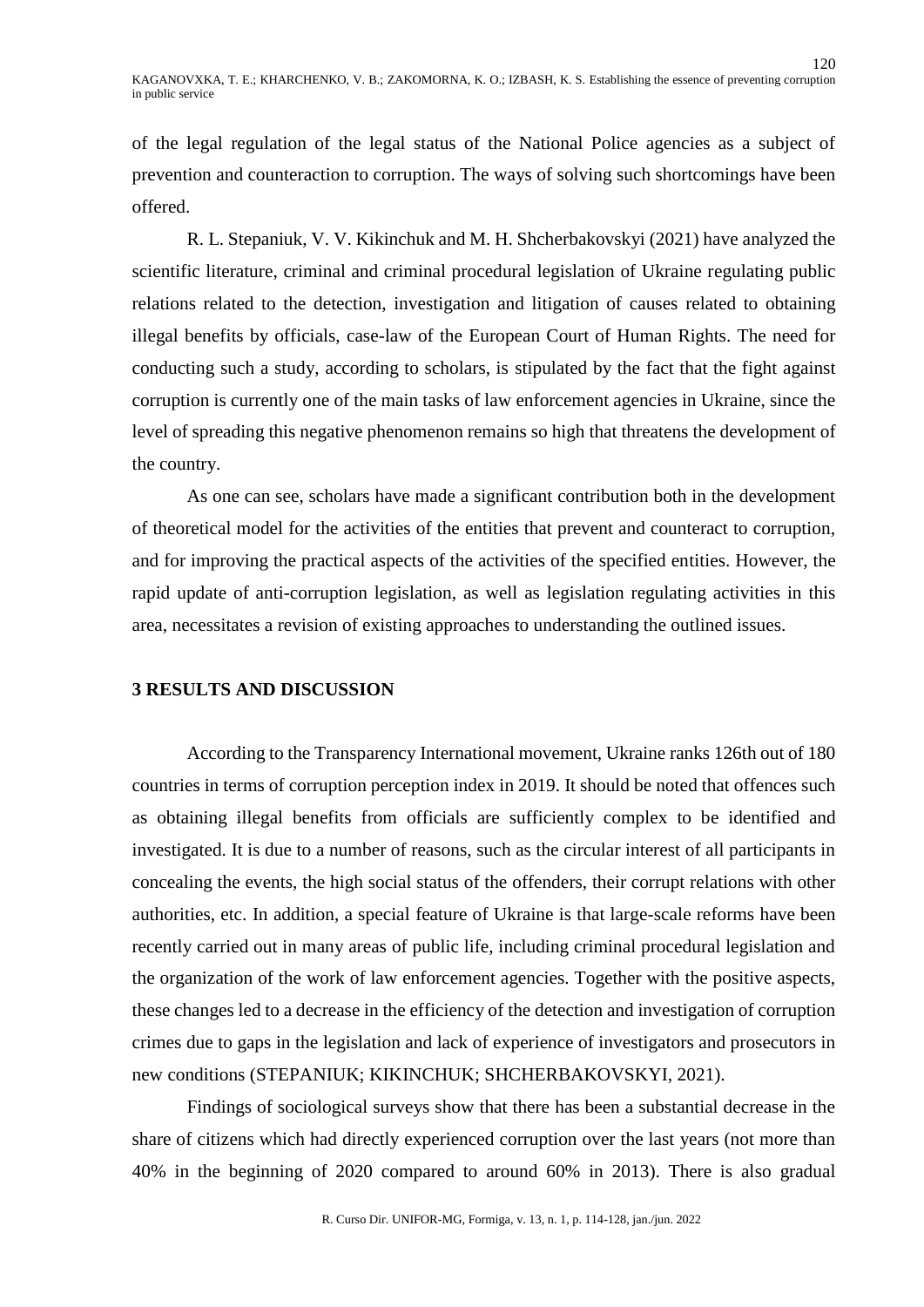improvement in the comparative indicators of the level of corruption in Ukraine. However, findings of the above surveys demonstrate that progress achieved over the last years fails to satisfy society, as it is too slow. The general level of perception of corruption in Ukraine remains high (in 2019, Ukraine scored 30 points out of 100, ranking 126 out of 180 countries). Corruption remains one of the most pressing issues (based on the survey conducted in early 2020, corruption is equally important to a resolution of the crisis in Donbas) (PRINCIPLES OF THE STATE ANTI-CORRUPTION POLICY IN UKRAINE (ANTI-CORRUPTION STRATEGY) FOR 2020 – 2024). And although Ukraine's ranking keeps improving every year, such a state of affairs is still far from being acceptable. Corruption has long been regarded as Ukraine's major problem and the subject of much debate, both nationally and internationally. According to numerous analytical reports and surveys, it is corruption that poses the biggest problem for both foreign and domestic businesses. Among the apparent problems triggered by high levels of bribery and abuse of office are destruction of the system of social values and absolute distrust in public authorities, which ultimately result in negative economic consequences, increase inequality and slow down household income growth (ANTI-CORRUPTION REFORM).

Intensification of the process of combating corruption in Ukraine requires comprehensive research of the relevant international experience, because the government should be aware about the tendencies in the sphere of preventing corruption in developed countries and should accordingly adjust domestic anti-corruption policy. The importance of such research is due to Ukraine's foreign policy, which is focused on building a civilized European state with civil society and the rule of law (TEREMETSKYI; DEMIANCHUK, 2018).

Effective counteraction to corruption crimes, which includes the prevention of their commission, is one of the most important elements in improving the quality of the state system. In order to understand the exact way for preventing and combating corruption that can be really effective, it is necessary to properly study the factors influencing the emergence and spread of corruption (BORGES; GANS-MORSE; MAKARIN, 2017).

It should be noted that this issue is currently being actively studied by researchers from leading foreign countries. In particular, they have found out that the rate of corruption's spread in society is most influenced by the state of material and financial well-being in society, political regime in the country, historical traditions of democratic institutions and the real rule of law, or their absence. Scholars insist that the above factors to some extent equally affect the spread of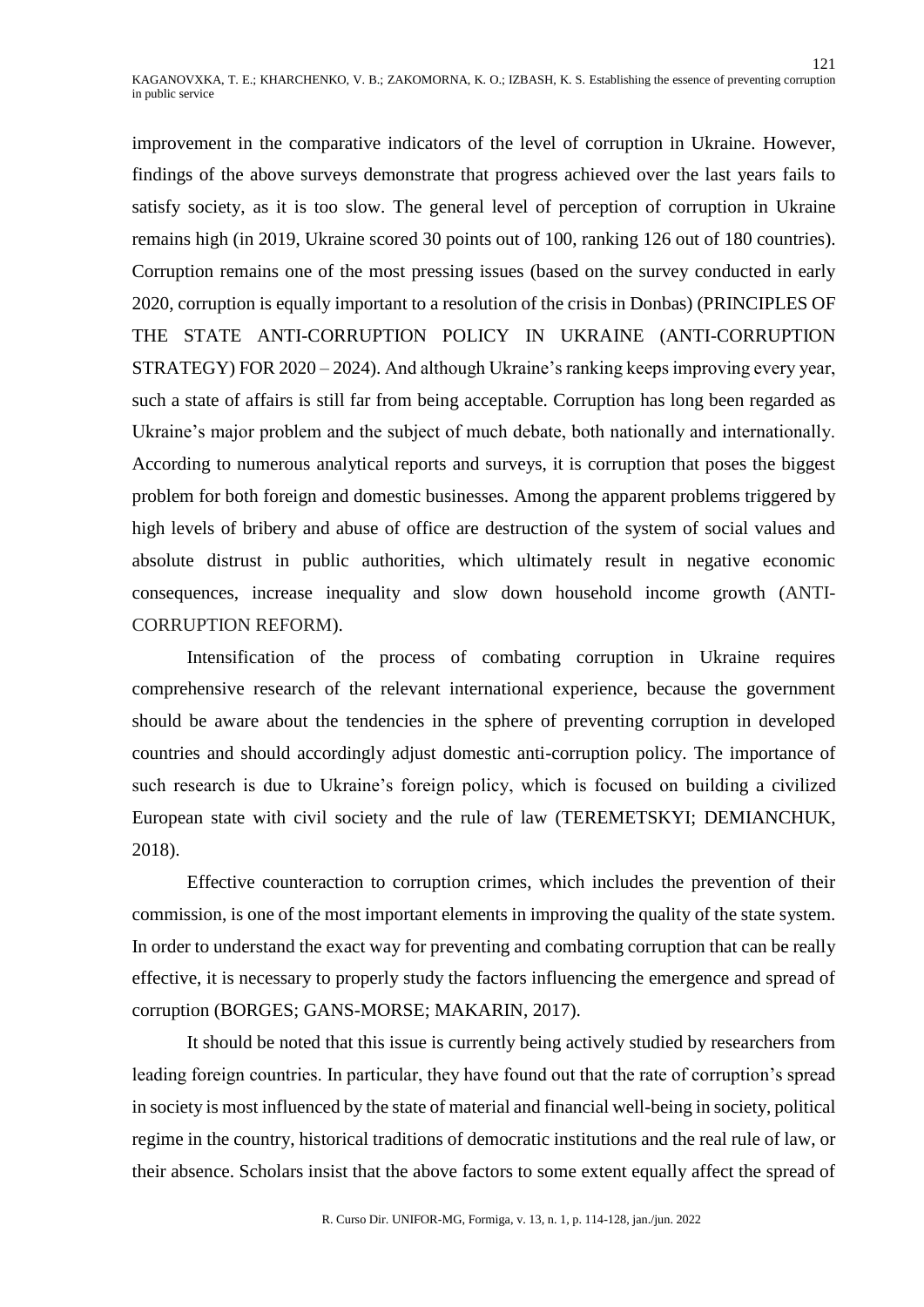corruption in society and in the government system of any country (BECKER; BOECKH; HEINZ; WOESSMANN, 2016). For example, it has been accepted in the scientific community and society in the whole that corruption has traditionally been a more widespread phenomenon among poor, financially disadvantaged countries or individual regions, provinces or oblasts. However, the recent high-quality research has shown that corruption often could and can occur in rather wealthy countries and communities. For example, it is argued that corruption exists even among the political elites of the developed countries of Western Europe and North America (ALT; LASSEN, 2014). But it is worth noting that corruption manifestations in the above countries are more complex and sophisticated than the primitive manifestations of corruption in the countries of the third world. This means the predominance of indirect nepotism and behind-the-scenes arrangements over ordinary bribery or embezzlement.

The political regime, where the corruption is ruled, affects the level of corruption to a greater extent than the financial and material well-being of the state. Thus, based on historically known examples, we can state that the authoritarian leadership even in a democratic state may pose a serious threat to society and to the proper observance of legal norms in such a state (ACCONCIA; CANTABENE, 2008).

Researchers acknowledge the coming to power of Adolf Hitler in Germany in 30s of the XX century as the brightest example that took place in the last century. That situation was special because authoritarian (even totalitarian) leader, came to power democratically in a democratic state and could destroy the functionality and capacity of existing democratic, state and legal institutions in a relatively short period of time (several years).

Regarding specific examples that have recently taken place, some experts tend to point to the period of Donald Trump's presidency in the United States. The number of cases of power abuse in the United States during this period has markedly increased (and most importantly atypically) and specific cases of corruption have become more frequent (NIKHIL, 2015). As we can observe from the above example of the United States, the excellent functioning of government institutions was the factor that did not allow corruption, as well as attempts to usurp power to finally succeed (AVIS; FERRAZ; FINAN, 2016). In our opinion, the above examples serve as the direct confirmation of the strong dependence of the level of corruption, as well as other key factors that serve as indicators of the state's success from the political regime established in this state. This factor, or rather its impact on the level of corruption in the state, is also crucial. Proper functioning of state mechanisms both at national and local levels is a reliable guarantee of the state's protection from authoritarian encroachments. In addition, they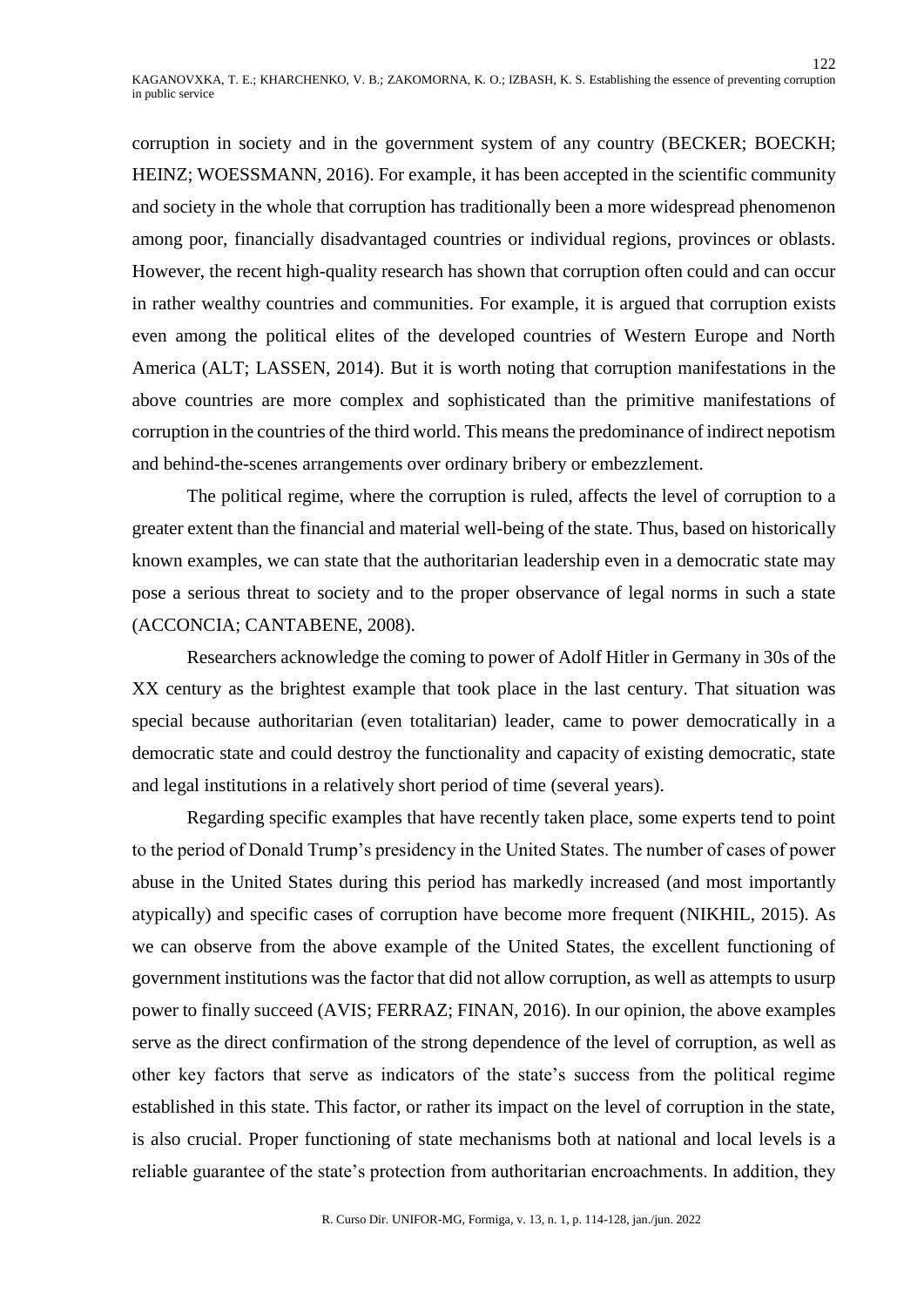can significantly reduce the number of corruption manifestations both within the state system and in society in the whole.

It is a well-known and at the same time interesting fact that the rapid and consistent quality reform of the state system and its individual agencies is one of the main and priority requirements for the new ruling elite from the developed countries of the West due to the change of the ruling regime in any state in order to bring them to the appropriate standards.

Most scholars in the field of law and public administration emphasize that for establishing reliable, efficient and stable functioning of public administration institutions in a particular state, we need a certain period of time (BAI; LIU; KOU; 2016). They note by making the latter more concrete that they mean the reliable and uninterrupted functioning of established state institutions and agencies over a period of time. According to scholars it is important, because both the state system and society in the whole must get used to the fundamentally new procedures of government agencies' activities. Otherwise, corrupt oligarchic ranges will try to bring back the old ineffective traditions of the system.

Many foreign researchers pay attention to the importance of applying high-tech achievements into the activities of public service agencies and institutions. According to them, the need for technological development of public servants and their structural units is undeniable.

Based on the analysis conducted between countries from different regions of the world, it is noted that the active use of high-tech devices by public servants in their professional activities not only significantly increases their efficiency and effectiveness, but also reduces the likelihood of committing corruption manifestations by them or in relation to them.

Real reforms has recently begun to be carried out In Ukraine, the ultimate goal of which was a marked reduction in corruption in the state system of power in Ukraine, and later in society in the whole. This logic is supported by the claims of American and British researchers that in order to completely eradicate or at least significantly reduce corruption at the household level in society, we must first achieve successful results in combating corruption in public service in the government (CAF, 2019). As we can see from the recent changes in Ukraine, there are many ways and means to legally get rid of corrupt officials, as well as a significant number of options for establishing control over the level of corruption.

The system of entities for preventing and combating corruption has been created in our country in order to overcome this negative phenomenon, the leading place among which is occupied by the agencies of the National Police of Ukraine (PCHELIN, 2019, p. 72). Such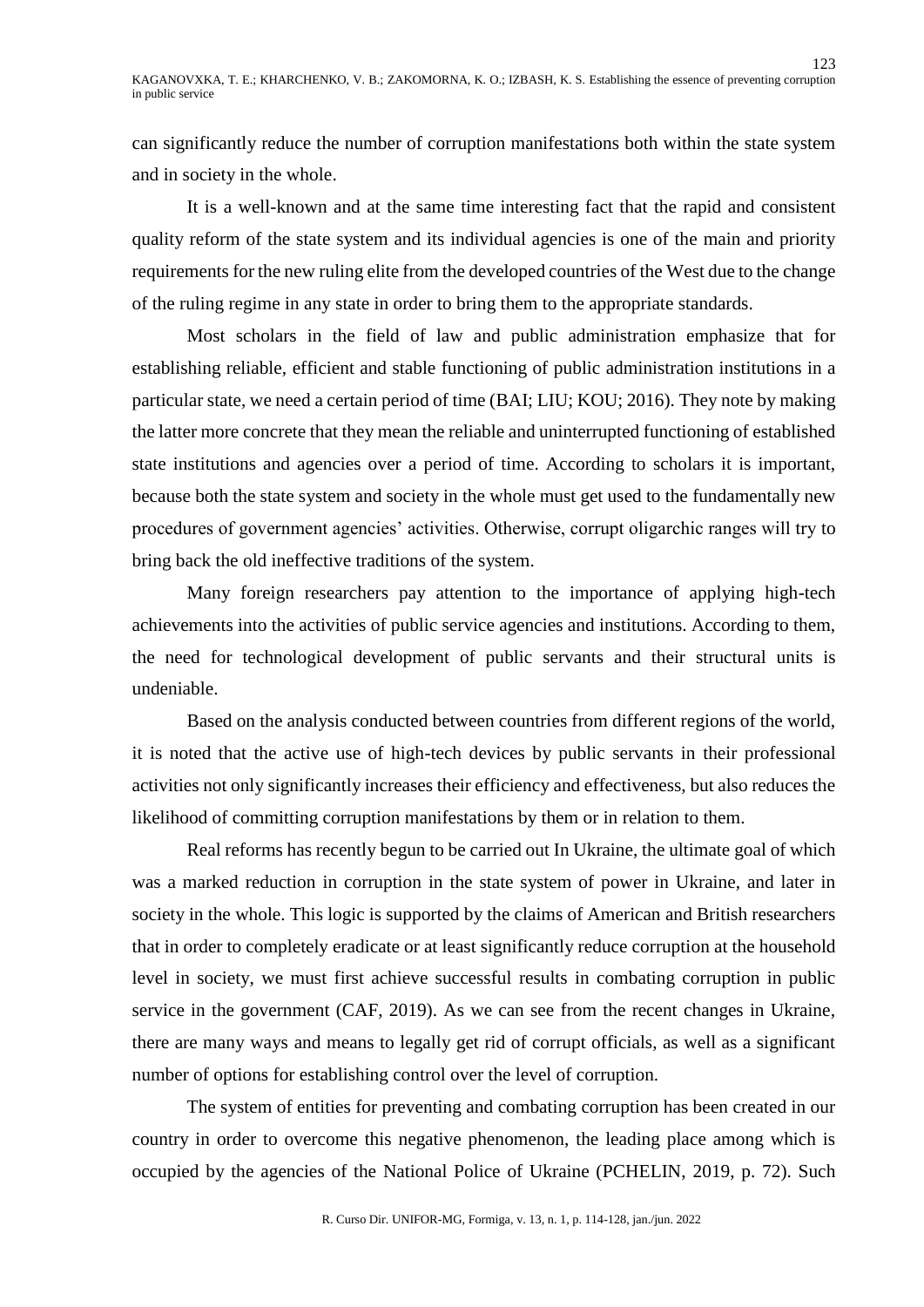agencies as the National Anti-Corruption Bureau of Ukraine, the National Anti-Corruption Agency, and the Antimonopoly Committee of Ukraine, although have certain shortcomings in their activities and need many improvements, are nevertheless recognized as moving and acting in the right direction. The continued and unquestioning support of the United States for these agencies is a testament to this situation.

One of the shortcomings of the modern Ukrainian state system is the artificial inhibition of reforms and other positive processes in the state by certain entities. In particular, a specific problem is the gap in the domestic anti-corruption sphere, which allows persons who have committed corruption offenses and as a result dismissed, to succeed in restoration on the positions. Moreover, as a result of this gap, they received significant compensation from the state for "wrongful dismissal". Ukraine's international allies and partners insist on the liquidation of this gap in domestic legislation (IDFI, 2016).

We offer to introduce a legal norm that would clearly prescribe the conditions, when a person is subject to lustration from public service. This will assist to achieve the de facto impossibility of mass restorations of corrupt officials and others who have abused their power. With the functioning of such a legal norm, those state agencies of Ukraine that actually carry out lustration will also make less mistakes and declare persons lustrated without a sufficient amount of proper grounds (UNODC, 2019). It is well known that a large part of court cases on illegal dismissal mess up in favor of the "corrupt entity" precisely because of the poor quality of the work of state anti-corruption agencies.

Accordingly, the authors offer to make the above propositions to the Law of Ukraine "On Lustration" (2014). We also believe that specific amendments and alterations should be made to the Law of Ukraine "On Civil Service" (2014). First of all, it is necessary to make the procedure for immediate dismissal of a public servant, who has been found guilty of corruption by a court decision, clearer and more unambiguous. Although, there is currently a problem in this area in Ukraine. Thus, it is noted that it is common for Ukraine for one reason or another when a person found guilty of receiving an illegal benefit is not dismissed from the position and public service in general and he / she continues to work on the position (THE COMMONWEALTH, 2021). According to experts the existing tolerance for corruption manifestations and corrupt officials is still among the reasons in Ukrainian society. However, it should be noted that according to the latest sociological research, the level of tolerance for corruption manifestations in society and in the public service among the citizens of Ukraine is gradually declining. Instead, citizens on the contrary have become more critical to corruption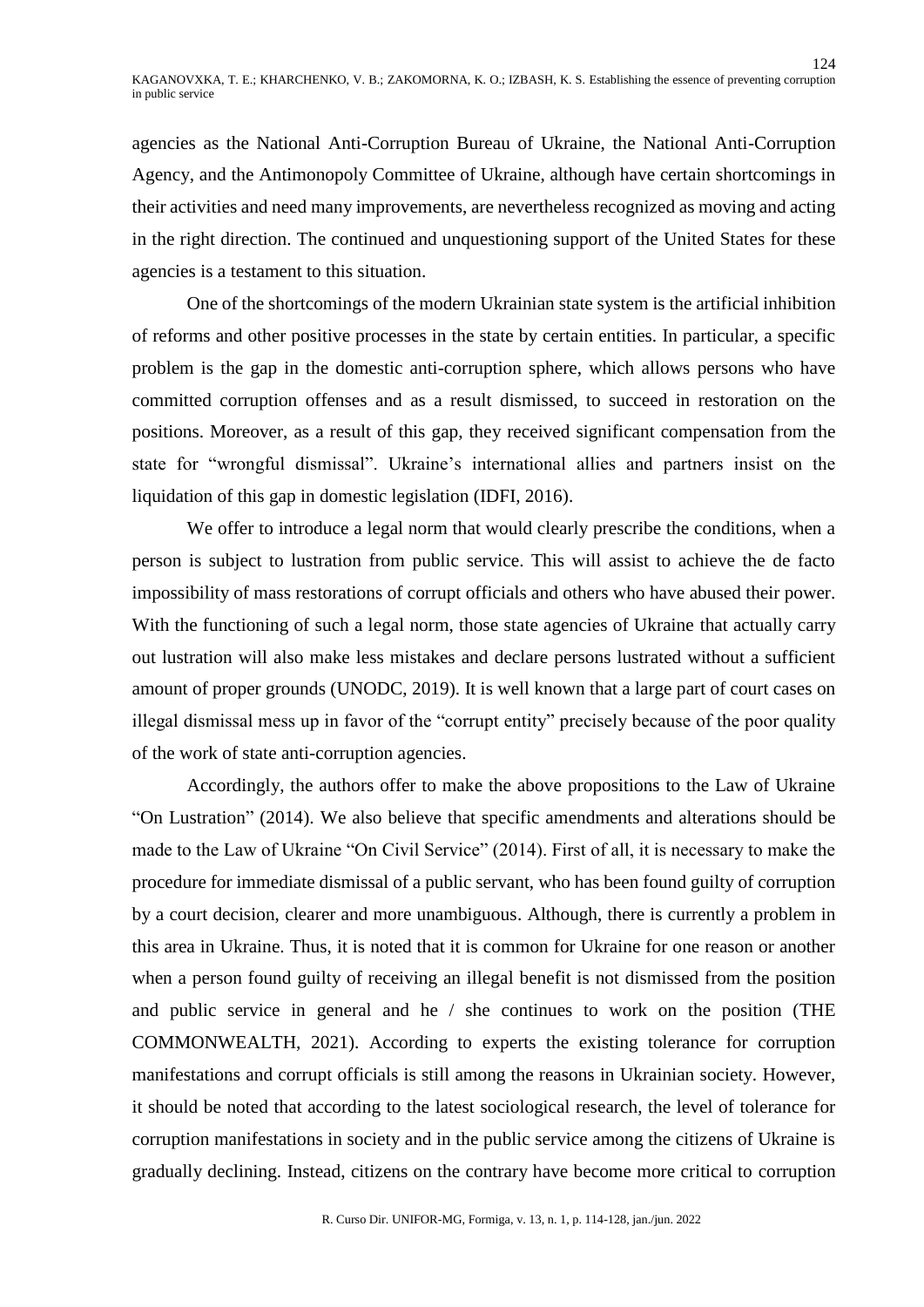manifestations both in the public service and among their compatriots in society. But we should add that the positive changes in people's attitudes towards corruption are slowly changing.

Reluctance of heads of state units to take actions that are although fair in terms of public morality and humanity, but may be recognized over time as "Illegal" is among other reasons for continuing to hold certain positions in the public service by those guilty of corruption and other manifestations of outright dishonesty (THE WORLD BANK, 2021). Due to the fact that the state finally loses the case, a corrupt person fired for corruption will be restored on the position with the compensation (including wages for the entire period of his "illegal" dismissal) and the state will lose significant funds, and the head, who made the initial decision to dismiss the corrupt official, will bear legal liability (BADER; HUSS; MELESHEVYCH; NESTERENKO, 2019). Besides, we should remember the close family relations (nepotism) that enveloped the domestic state system both at the central (national), as well as regional and local levels. There are almost constant examples of how state agencies (institutions and organizations) are headed by individuals, who appoint their relatives to these government units on attractive positions, or force or encourage them to participate in illegal activities.

A positive step in this context was the introduction of a rule, which directly prohibits holding certain interrelated positions by close relatives in Ukraine. For example, there is a ban on holding the position of a manager and his / her subordinate by spouses. These norms and regulations are contained in the Law of Ukraine "On Prevention of Corruption" (2014) and were borrowed from the legislation of developed Western countries. The Law of Ukraine "On Prevention of Corruption" has received positive assessments and feedback from leading Western authorities, because according to the content of the norms written there, it is recognized as quite progressive, democratic and created in the spirit of the rule of law. The problem of this law is only its proper implementation, i.e., the actual implementation of the norms and regulations specified there.

As a result of the above-mentioned active opposition to anti-corruption reforms by oligarchic clans, criminal organizations and other members of the "old system", there is a sabotage and attempt to repeal positive reforms in Ukraine, and there is still a high risk of returning the state system and society to authoritarianism and cleptocracy. In order to prevent this, it is recommended to improve the legal framework in the field of anti-corruption, as well as to improve the quality of functioning of anti-corruption institutions by increasing their real effectiveness.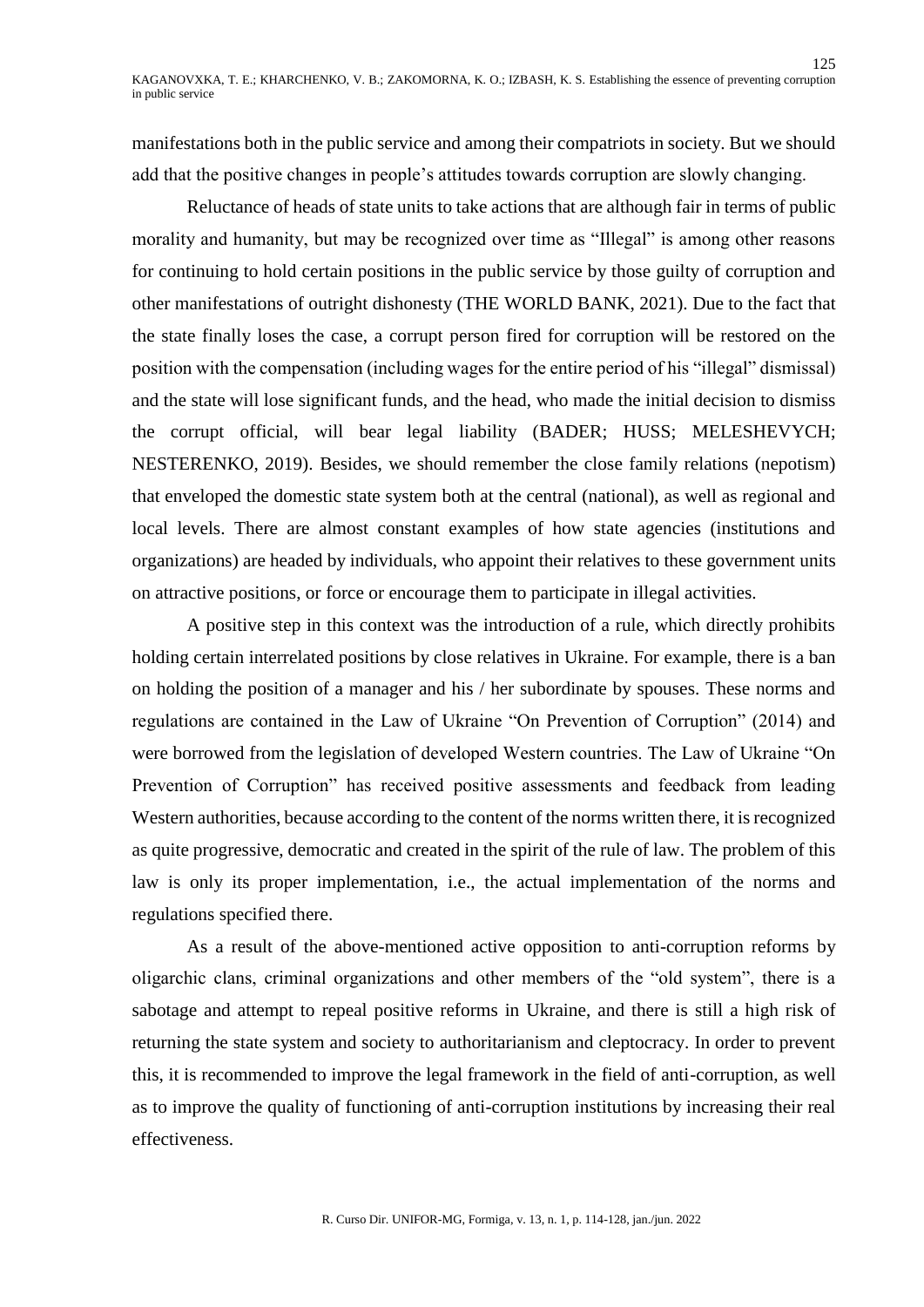### **4 CONCLUSIONS**

Effective prevention and successful counteraction to corruption in the public service should continue to be the priority for both state's leadership and representatives of academic community. After all, the emphasis is focused on the fact that the public service should be the leading part of society, which should be the first to get rid of corruption, or should achieve a significant reduction in its number. It is argued that despite a difficult historical past and a strong tradition of authoritarian regimes, Ukraine is gradually making progress in preventing corruption.

The emergence and further functioning of anti-corruption agencies in Ukraine is undoubtedly a useful phenomenon, and therefore has significant support among Ukraine's foreign allies and partners. Despite some problems in the operation's organization of these agencies, as well as the great resistance to their functioning, they prove that their creation and support is a cinch.

Each of the newly created agencies, for its part, assists to reduce corruption across the entire spectrum of public service. Declarations that every public servant is required to complete also play an important role. The newly established anti-corruption agencies of Ukraine should receive strong support from both society and the government. Regarding the first, the authors of the article have noted that the rejection of corruption among the population is gradually increasing and, accordingly, tolerance among Ukrainian citizens is declining both to corruption and to corrupt individuals. Secondly, the Ukrainian authorities must improve anti-corruption legislation, in particular by taking the concrete steps described in this article and improving the quality of anti-corruption agencies.

## **REFERENCES**

ACCONCIA, Antonio; CANTABENE, Claudia. A Big Push to deter corruption: evidence from Italy. **Giornale Degli Economisti e Annali Di Economia***,* v. 67, a. 121, n. 1, p. 75–102, 2008. Available at: http://www.jstor.org/stable/23249134.

ALT, James E.; LASSEN, David Dreyer. Enforcement and Public Corruption: evidence from the American States. **Journal of Law, Economics, and Organization***,* v. 30, n. 2, p. 306– 308, May 2014. Available at: [https://doi.org/10.1093/jleo/ews036.](https://doi.org/10.1093/jleo/ews036)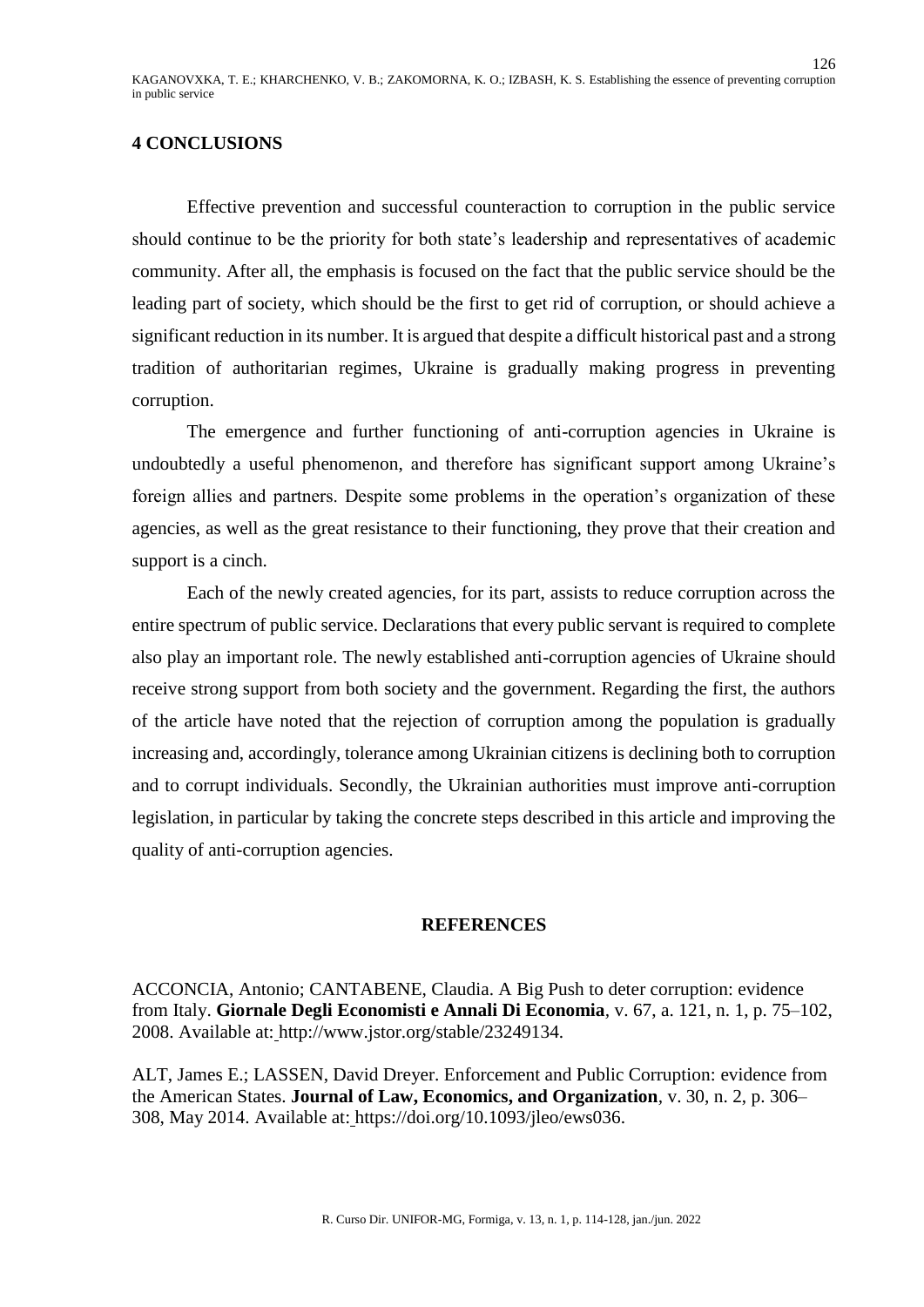AVIS, Eric; FERRAZ, Claudio; FINAN, Frederico. Do Government Audits Reduce Corruption? Estimating the Impacts of Exposing Corrupt Politicians. **NBER Working Paper**, 2016*.* Available at: https://www.nber.org/system/files/working\_papers/w22443/w22443.pdf.

BADER, Max; HUSS, Oksana, MELESHEVYCH, Andriy; NESTERENKO, Oksana. Civil Society Against Corruption in Ukraine: Pathways to Impact. **Kyiv-Mohyla Law and Politics Journal***,* n. 5, 2019. DOI: [https://doi.org/10.18523/kmlpj189975.2019-5.1-35.](https://doi.org/10.18523/kmlpj189975.2019-5.1-35)

BAI, Bao-yu; LIU, Xiao-Xiao; KOU, Yu. Belief in a Just World Lower Bribery Intention. **Asian Journal of Social Psychology***,* v. 19, n. 1, p. 66–75, 2016. Available at: [https://doi.org/10.1111/ajsp.12108.](https://doi.org/10.1111/ajsp.12108)

BECKER, Sascha O.; BOECKH, [Katrin;](https://onlinelibrary.wiley.com/action/doSearch?ContribAuthorRaw=Boeckh%2C+Katrin) HEINZ, [Christa;](https://onlinelibrary.wiley.com/action/doSearch?ContribAuthorRaw=Hainz%2C+Christa) WOESSMANN, Ludger. The Empire Is Dead, Long Live the Empire! Long-Run Persistence of Trust and Corruption in the Bureaucracy. **The Economic Journal***,* v. 126, n. 590, p. 40–74, 2016. Available at: [https://doi.org/10.1111/ecoj.12220.](https://doi.org/10.1111/ecoj.12220)

BORGES, Mariana; GANS-MORSE, Jordan; MAKARIN, Alexey. Combating Corruption Among Civil Servants: Interdisciplinary Perspectives on What Works. **Research and Innovation Grants Working Papers Series**. USAID. February 21, 2017. Available at: https://www.usaid.gov/sites/default/files/documents/2496/Combatting\_Corruption\_Among\_C ivil\_Servants\_-\_Interdisciplinary\_Perspectives\_on\_What\_Works.pdf.

CAF. **Reducing Discretion in Civil Service**: Key to Preventing Corruption in Latin America. November, 2019. Available at: https://www.caf.com/en/currently/news/2019/11/reducingdiscretion-in-civil-service-key-to-preventing-corruption-in-latin-america/.

CASALLAS, Diego F. Rodríguez; MORALES, Xóchitl Arango. Depolitization and public ethics. The crisis of collective thinking in liquid modernity. **Justicia**, v. 22, n. 31, p. 65-86, 2017. Available at: [https://doi.org/10.17081/just.22.31.2599.](https://doi.org/10.17081/just.22.31.2599)

DRAFT. **Principles of the State Anti-Corruption Policy in Ukraine (Anti-Corruption Strategy) for 2020 – 2024**. Kyiv: National agency on corruption prevention, 2020. Available at: https://nazk.gov.ua/wp-content/uploads/2021/01/Ukraine-Anti-Corruption-Strategy-for-2020-2024.pdf.

GOVERNMENT PORTAL. **Anti-Corruption Reform**. Available at: https://www.kmu.gov. ua/en/reformi/verhovenstvo-prava-ta-borotba-z-korupciyeyu/borotba-z-korupciyeyu.

IDFI. **Preventing Corruption in Civil Service: Brief Overview of the National Anti-Corruption Strategy**. March, 2016. Available at: https://idfi.ge/en/preventing-corruption-incivil-service-brief-overview-of-the-national-anti-corruption-strategy.

KLOCHKO, I. O. The prosecutor's office of Ukraine in the system of subjects counteracting corruption. **Law and Safety**, v. 67, n. 4, p. 47-52. 2018. Available at: [http://pb.univd.edu.ua/](http://pb.univd.edu.ua/index.php/PB/article/view/8) [index.php/PB/article/view/8.](http://pb.univd.edu.ua/index.php/PB/article/view/8)

LAW OF UKRAINE. **On Lustration**, v. 7, n. 1682, Sept.16, 2014. Available at: https://zakon.rada.gov.ua/laws/show/1682-18?lang=en#Text.